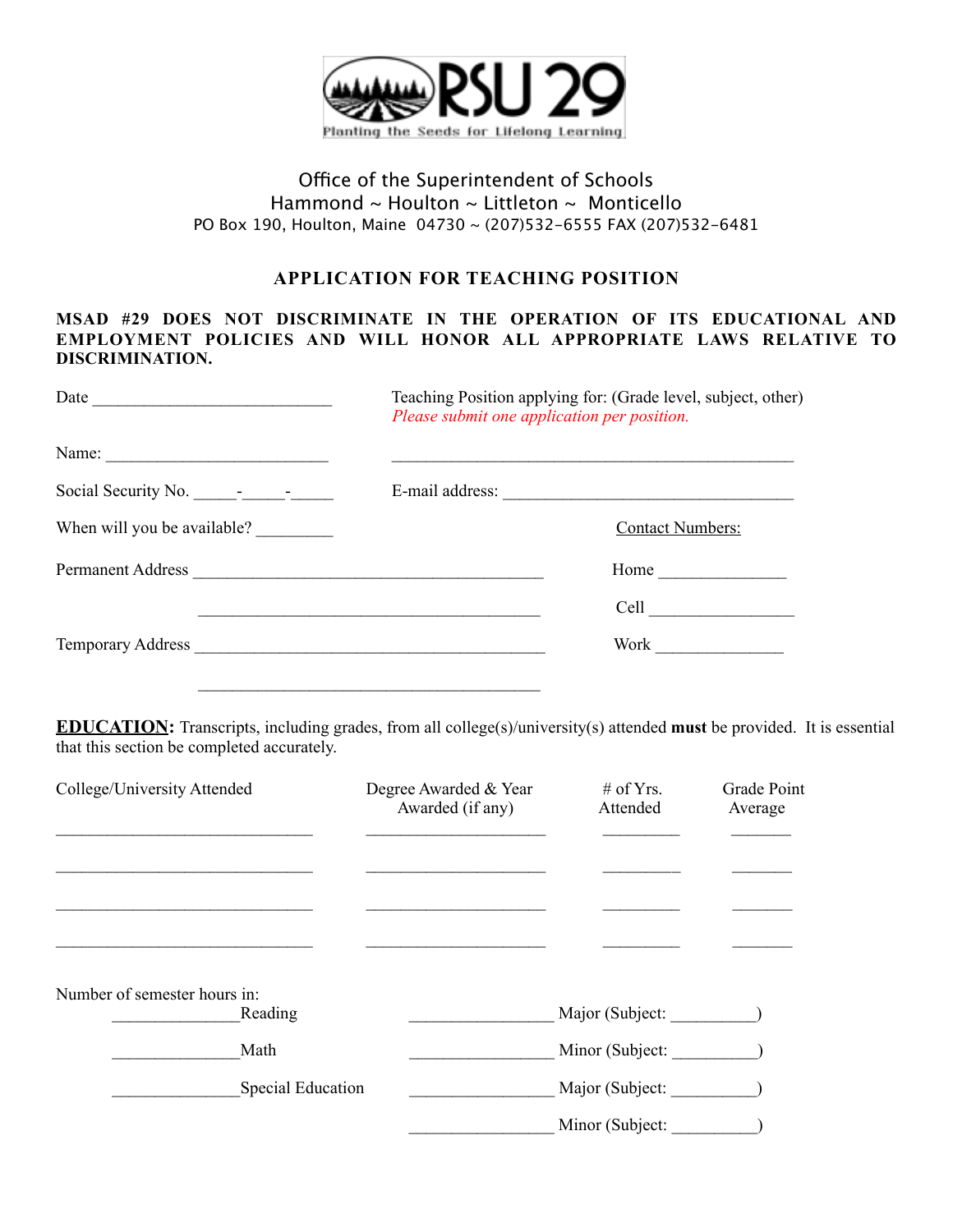# **CERTIFICATION:** List certification(s) you hold and provide copies of certification.

| <b>Type</b>                             | <b>State</b>                                                        | Date Issued                                                                                               | Date of Expiration                                                                                                                                                                                                                        |
|-----------------------------------------|---------------------------------------------------------------------|-----------------------------------------------------------------------------------------------------------|-------------------------------------------------------------------------------------------------------------------------------------------------------------------------------------------------------------------------------------------|
|                                         |                                                                     |                                                                                                           |                                                                                                                                                                                                                                           |
|                                         |                                                                     | If you do not hold a Maine certificate, for what type of Maine certificate are you applying and eligible? |                                                                                                                                                                                                                                           |
|                                         |                                                                     |                                                                                                           |                                                                                                                                                                                                                                           |
|                                         | of Certification and Placement, Augusta, ME 04333 ~ $(207)624-6603$ |                                                                                                           | Note: Candidates who do not hold Maine certification should direct an inquiry to the Maine Dept. of Education, Division                                                                                                                   |
|                                         | Have you taken Praxis I?                                            |                                                                                                           |                                                                                                                                                                                                                                           |
|                                         |                                                                     | Have you taken Praxis II in the area in which you are certified?                                          |                                                                                                                                                                                                                                           |
| Please include copies of Praxis scores. |                                                                     |                                                                                                           |                                                                                                                                                                                                                                           |
|                                         |                                                                     | employment for the past ten years. Please account for any gaps in employment on a separate page.          | <b>EXPERIENCE:</b> A resume must be provided. In addition to educational background and work experience, include<br>extra-curricular activities in which you have been involved. Please list below positions held, employer, and dates of |
| From (month/year)                       | To (month/year)                                                     | Position                                                                                                  | Employer                                                                                                                                                                                                                                  |
|                                         |                                                                     |                                                                                                           |                                                                                                                                                                                                                                           |
|                                         |                                                                     |                                                                                                           |                                                                                                                                                                                                                                           |
|                                         |                                                                     |                                                                                                           |                                                                                                                                                                                                                                           |
|                                         |                                                                     |                                                                                                           |                                                                                                                                                                                                                                           |
|                                         |                                                                     |                                                                                                           |                                                                                                                                                                                                                                           |
|                                         |                                                                     |                                                                                                           |                                                                                                                                                                                                                                           |
|                                         |                                                                     |                                                                                                           |                                                                                                                                                                                                                                           |

Number of years of teaching experience \_\_\_\_\_\_\_.

On a separate sheet, please describe a specific class or class activity you planned and actually conducted which illustrates your philosophy of teaching and is the best example of your teaching skill. What evidence showed you that this class or activity was successful in terms of student motivation and achievement?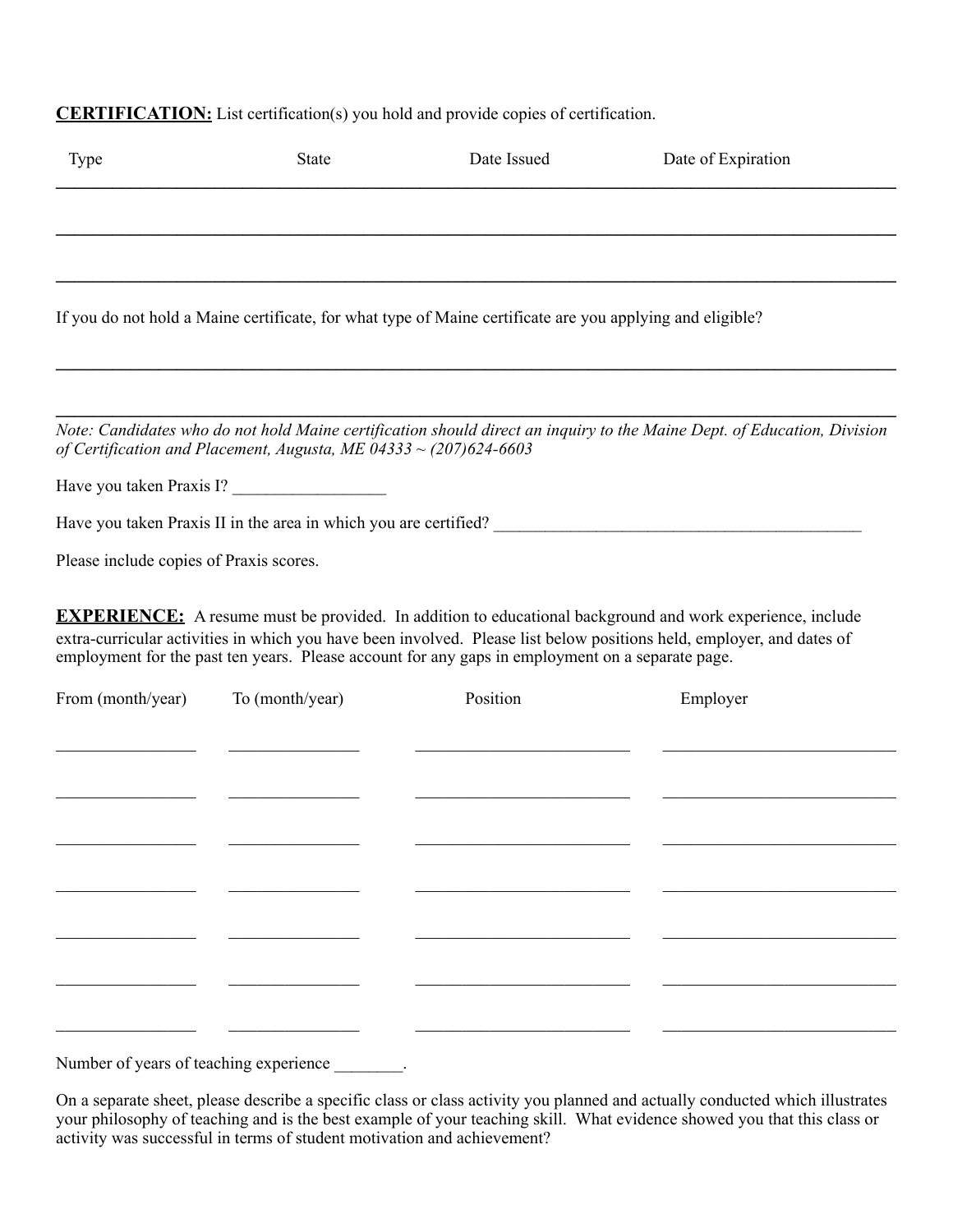**REFERENCES:** List three, two of whom are most recent supervisors, who can comment on your ability and whom we may contact. In addition, please provide three letters of reference from persons who are not related to you (may be from references listed below). These references may be different that those provided reference letters.

| Name | Position | Address | Phone(s) | Relative $(Y/N)$ |
|------|----------|---------|----------|------------------|
|      |          |         |          |                  |
|      |          |         |          |                  |

### **BACKGROUND:**

| Have you ever been disciplined, discharged, or asked to resign from a prior position?                                                                                                                                                                                                                         |        | Yes No          |
|---------------------------------------------------------------------------------------------------------------------------------------------------------------------------------------------------------------------------------------------------------------------------------------------------------------|--------|-----------------|
| Have you ever resigned from a prior position after a complaint had been received<br>against you or your conduct was under investigation or review?                                                                                                                                                            |        | $Yes$ No        |
| Has your contract in a prior position ever been non-renewed?                                                                                                                                                                                                                                                  |        | Yes No          |
| Have you ever not been nominated for re-employment in a prior position or ever had<br>your nomination for re-employment not be approved?                                                                                                                                                                      |        | Yes No          |
| Have you ever been charged with or investigated for sexual abuse or harassment of<br>another person?                                                                                                                                                                                                          |        | $Yes$ No $\_\_$ |
| Have you ever been convicted of a crime (other than a minor traffic offense)?                                                                                                                                                                                                                                 |        | Yes No          |
| Have you ever entered a plea of guilty or "no contest" (nolo contendere) to any<br>crime (other than a minor traffic offense)?                                                                                                                                                                                |        | Yes No          |
| Have you ever had a professional license or certificate suspended or revoked in any<br>state, or have you ever voluntarily surrendered, temporarily or permanently, a<br>professional license or certificate in any state?                                                                                    |        | Yes No          |
| Has any court ever deferred, filed or dismissed proceedings without a finding of<br>guilty and required that you pay a fine, penalty or court costs and/or imposed a<br>requirement as to your behavior or conduct for a period of time in connection with<br>any crime (other than a minor traffic offense)? | Yes No |                 |

If you have answered YES to any of the previous questions, provide full details below or on an additional sheet including, with respect to court actions, the date, offense in question, and the address of the court involved. Conviction or other disposition of a crime is not necessarily an automatic bar to employment.

\_\_\_\_\_\_\_\_\_\_\_\_\_\_\_\_\_\_\_\_\_\_\_\_\_\_\_\_\_\_\_\_\_\_\_\_\_\_\_\_\_\_\_\_\_\_\_\_\_\_\_\_\_\_\_\_\_\_\_\_\_\_\_\_\_\_\_\_\_\_\_\_\_\_\_\_\_\_\_\_\_\_\_\_\_\_\_\_\_\_\_\_\_

 $\mathcal{L}_\mathcal{L} = \{ \mathcal{L}_\mathcal{L} = \{ \mathcal{L}_\mathcal{L} = \{ \mathcal{L}_\mathcal{L} = \{ \mathcal{L}_\mathcal{L} = \{ \mathcal{L}_\mathcal{L} = \{ \mathcal{L}_\mathcal{L} = \{ \mathcal{L}_\mathcal{L} = \{ \mathcal{L}_\mathcal{L} = \{ \mathcal{L}_\mathcal{L} = \{ \mathcal{L}_\mathcal{L} = \{ \mathcal{L}_\mathcal{L} = \{ \mathcal{L}_\mathcal{L} = \{ \mathcal{L}_\mathcal{L} = \{ \mathcal{L}_\mathcal{$ 

 $\mathcal{L}_\mathcal{L} = \{ \mathcal{L}_\mathcal{L} = \{ \mathcal{L}_\mathcal{L} = \{ \mathcal{L}_\mathcal{L} = \{ \mathcal{L}_\mathcal{L} = \{ \mathcal{L}_\mathcal{L} = \{ \mathcal{L}_\mathcal{L} = \{ \mathcal{L}_\mathcal{L} = \{ \mathcal{L}_\mathcal{L} = \{ \mathcal{L}_\mathcal{L} = \{ \mathcal{L}_\mathcal{L} = \{ \mathcal{L}_\mathcal{L} = \{ \mathcal{L}_\mathcal{L} = \{ \mathcal{L}_\mathcal{L} = \{ \mathcal{L}_\mathcal{$ 

 $\mathcal{L}_\mathcal{L} = \{ \mathcal{L}_\mathcal{L} = \{ \mathcal{L}_\mathcal{L} = \{ \mathcal{L}_\mathcal{L} = \{ \mathcal{L}_\mathcal{L} = \{ \mathcal{L}_\mathcal{L} = \{ \mathcal{L}_\mathcal{L} = \{ \mathcal{L}_\mathcal{L} = \{ \mathcal{L}_\mathcal{L} = \{ \mathcal{L}_\mathcal{L} = \{ \mathcal{L}_\mathcal{L} = \{ \mathcal{L}_\mathcal{L} = \{ \mathcal{L}_\mathcal{L} = \{ \mathcal{L}_\mathcal{L} = \{ \mathcal{L}_\mathcal{$